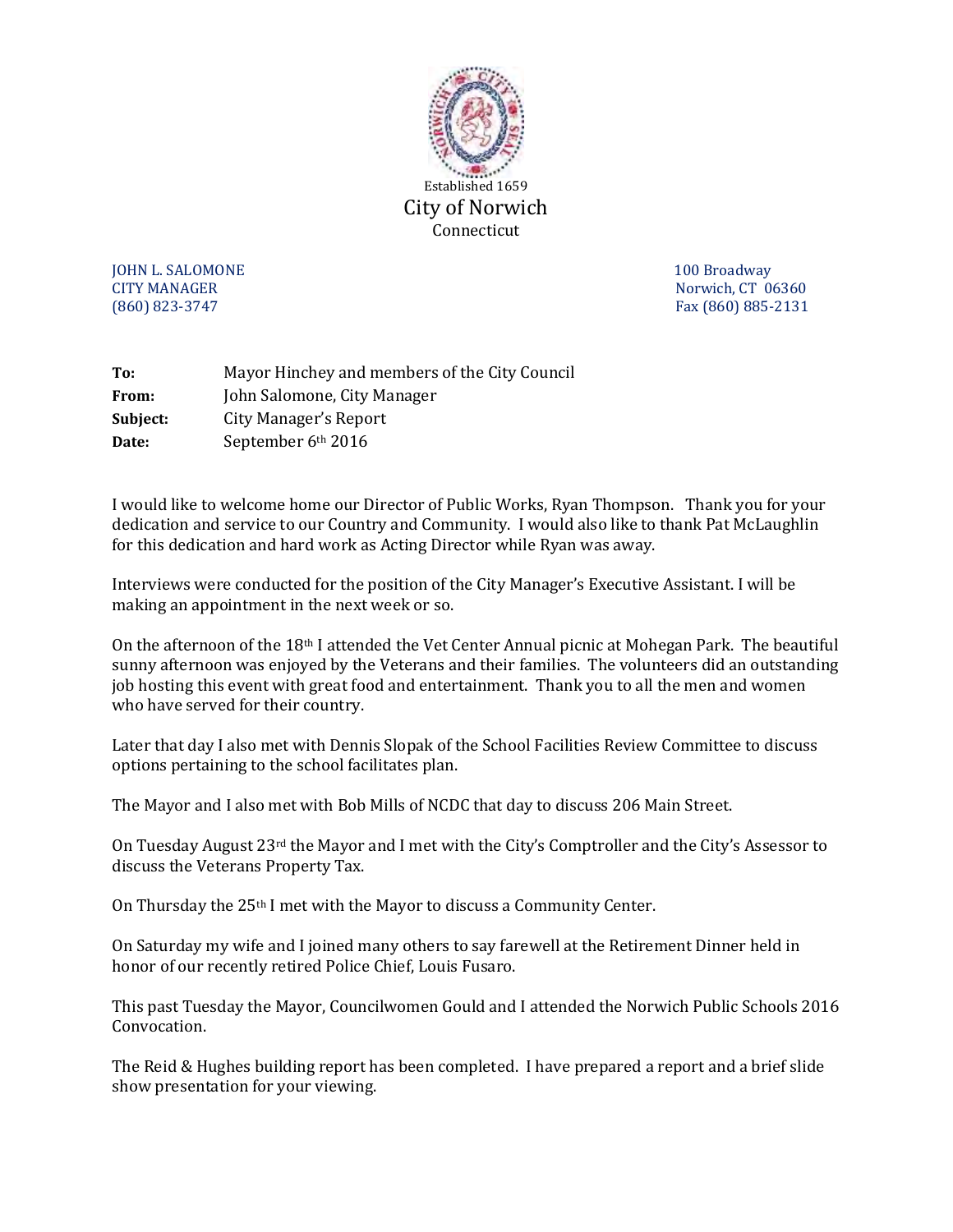September 6, 2016

# **REID AND HUGHES SUMMARY REPORT**

Submitted by John L. Salomone, City Manager

Note: This document provides a brief summary of the acquisition, analysis and related transactions related to the Reid and Hughes building located at 193-201 Main Street, Norwich, CT. It also contains a summary of four options, previously presented, available to the City regarding the disposition of the property. Those options include rehabilitation, full demolition, selective demolition with structural support of the façade and selective demolition with storage

 $\bar{\gamma}$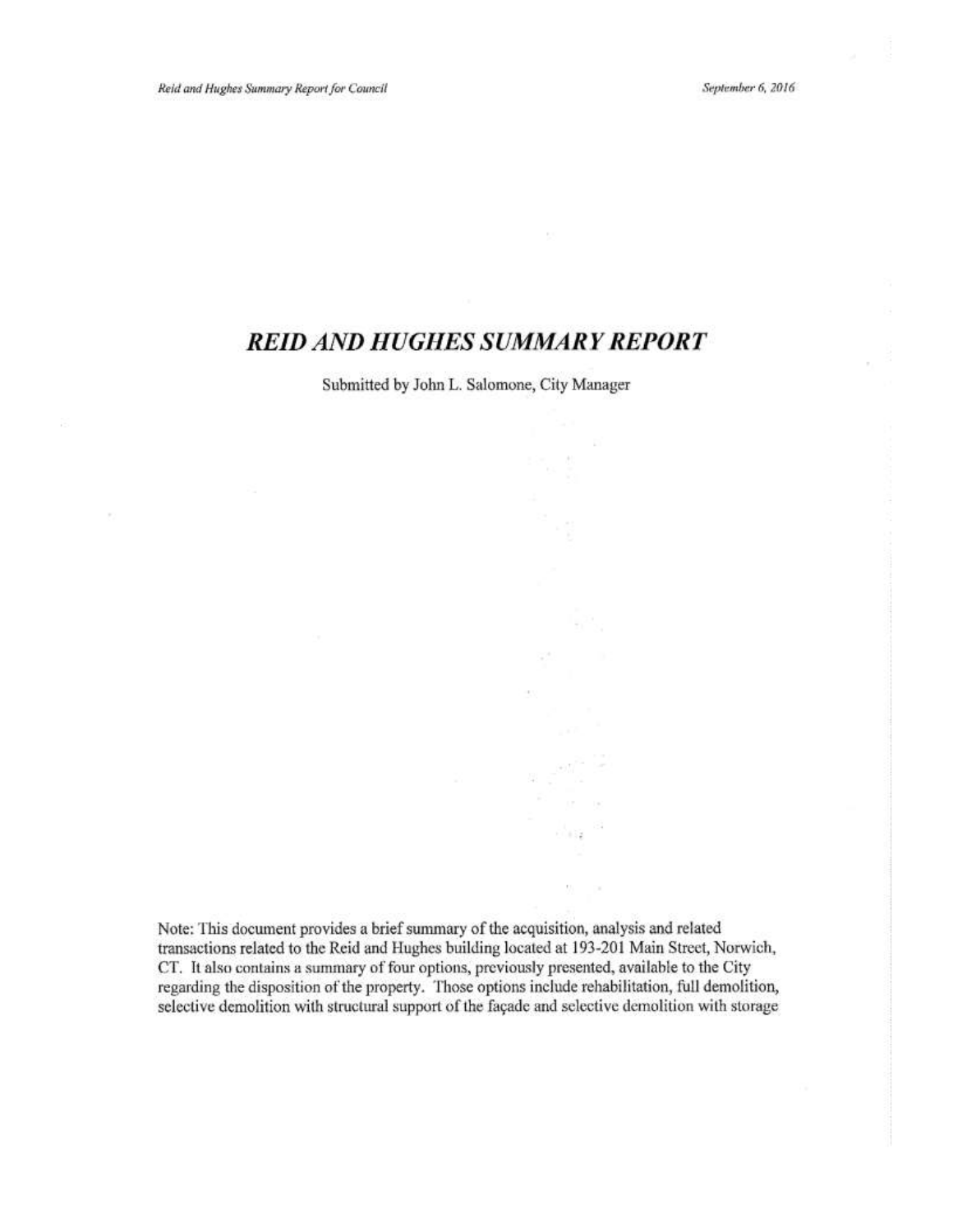### **Background**

The Reid and Hughes is located at 193-201 (sometimes listed as 201-203) Main Street and was acquired by the City from the William W. Backus Hospital and the United Community Services, Inc. on October 25, 1993, for no consideration. Backus Hospital and United Community Services acquired the property through Certificates of Devise from Ellen E. Williams in 1959 and Anne E. Williams in 1986. The long term tenant had left prior to acquisition by the City.

The original building was built around 1880 and consists of four floors and a basement with approximately 24,390 square feet of space. The building is comprised of two separate structures that have been combined to function as one building. The main structure is a four-story building with approximately 3,800 square feet per floor. The addition is a three-story building with about 2,300 square feet on the first floor and about 500 square feet on each additional floor. The building is located in the Downtown Norwich Historic District, which was added to the National Register of Historic Places on April 4, 1985.

Since acquisition, the City has attempted to market and stabilize the Reid and Hughes to the best of its abilities. There have been approximately seven formal proposals with unsuccessful negotiations (see Chart of Activity). The City has worked independently to market the building and has also assigned development responsibility to the Redevelopment Agency (RDA) as well as Norwich Community Development Corporation (NCDC). This took place approximately four times to increase the potential purchase and development of the building. The current option agreement between the City and NCDC is set to expire on September 14, 2016, prompting tis current analysis.

Approximately \$190,000 has been allocated to maintain, study and/or sustain the property for possible re-use. On subsequent pages is an itemized description, timeline and a brief summary of key points associated with the City's previous efforts.

# **The Development Option**

The City has entered into approximately seven formal development proposals related to this property. In each case, a number of barriers to development arose which inevitably led to the deals being rescinded. Noted challenges are: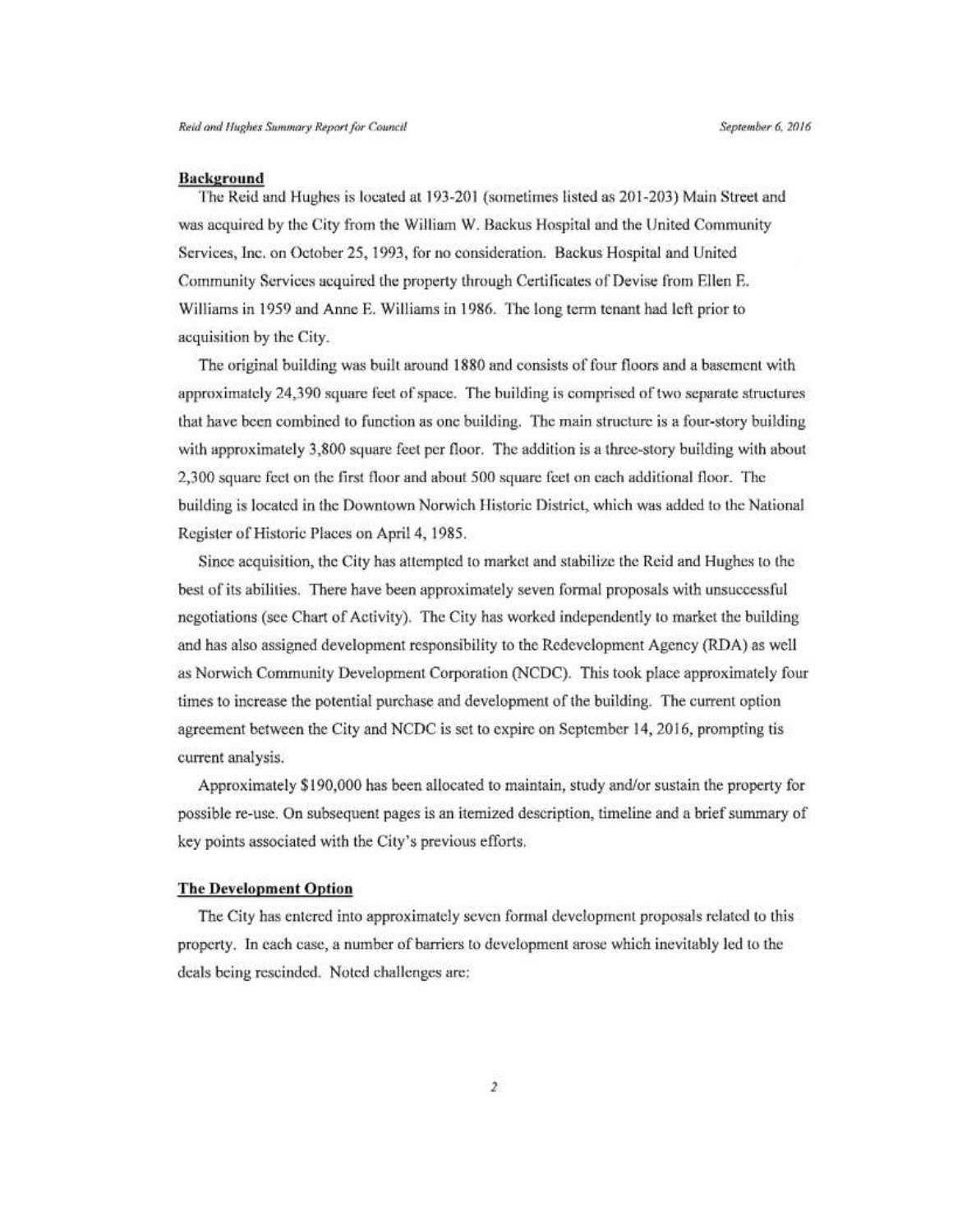$\rightarrow$ 

Website.

 $-14 - 1$ 

September 6, 2016

- 1. The property site is approximately 7,100 square feet with no access to the sides and no permanent access to the rear of the building. Rear access is provided through compensation to an adjacent property owner
- 2. The building lacks sufficient means of egress in order to meet code compliance. In order to achieve compliance, the owner of the Reid and Hughes would have to seek a right-ofway agreement with abutting owners; previous experience shows this may be difficult
- 3. Being vacant since it was conveyed to the City in 1993 has raised concerns regarding the building's structural integrity. A number of reports have been issued regarding the safety of the building. There are environmental concerns associated with the building. The determined construction material in most areas may be hazardous, requiring abatement and disposal by licensed contractors. Water is leaking into the building due to a roof failure, causing mold and other structural issues.
- 4. The property has no off-street and limited on-street parking spaces or designated parking areas
- 5. Due to a change in the Federal Emergency Management Association's (FEMA) flood mapping, the rear of the property is now located in a flood plain, thereby restricting funding sources and increasing costs to meet mandatory requirements for rehabilitation
- 6. Market conditions will impact the desired price per square foot required to sustain the development long term. The current building configuration can support no more than 20 dwelling units, which are likely to be studio and/or one bedroom apartments. It is not clear how strong the current market is for this style of moderately-priced units
- 7. At 20 studio and/or one bedroom units the project only marginally cash-flows. Even with 100% grant funding for the redevelopment, the rental income may not be sufficient to cover operating costs, such as taxes, insurance, and maintenance.

The City recognizes the importance of the building to maintaining the fabric of the downtown. There are sources of funding available to address some of the barriers associated with developing the property. The type of assistance developers have typically been requesting to address some of these issues include:

• City capital dollars (bonds), tax abatements, parking spaces, fee/building waivers, etc.

 $\overline{\mathbf{3}}$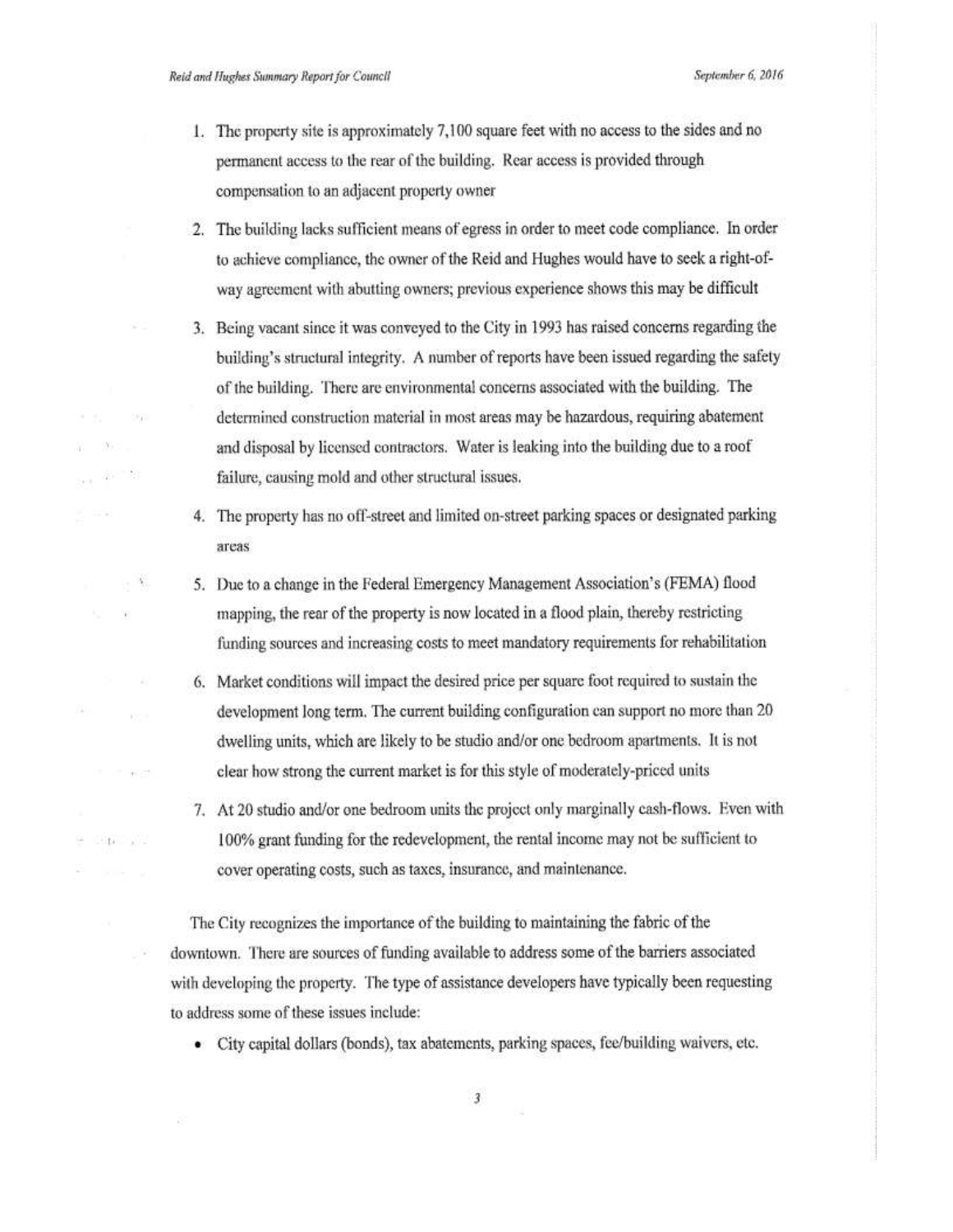- Project Based Section 8 (HUD) Vouchers
- Community Development Block Grant dollars
- Federal Low Income Housing Tax Credit
- Federal Historic Tax Credits
- State Department of Housing (DOH) Funding/Tax Credits

Not including any assistance from the City through bonds or Project Based Section 8 Vouchers, these other funding sources are offered as competitive applications during various time periods. As an example, the bulk of assistance available from the DOH and CDBG may not be available until September 2017, at the earliest. Funding is not guaranteed.

While other funding may be accessible by early summer of 2017, it would not be enough to stabilize the building. According to architects and building officials, it is estimated that approximately \$300,000 is required to structurally secure the building to survive the elements pending any development. These funds are not currently allocated and would require a bond.

Any possibility for development would require this funding to help stabilize the building until adequate resources were made available to significantly rehabilitate the Reid and Hughes. A realistic timeframe from a new RFP to completion is approximately 20-24 months.

#### **The Demolition Option**

According to various records, NCDC presented information regarding multiple options associated with the Reid and Hughes. A document entitled "Assessment and Options Report" (see attached), dated August 12, 2013 was presented to the Council and outlined several demolition options. These options coincided with a report created by CLA Engineers, Inc. dated April 18, 2013 which outlined costs associated with these three items. Costs have been adjusted to reflect inflationary components and engineering costs. Please note that demolition costs assume the City would be able to adequately access the property, ensuring the most cost effective method to demolish the building.

#### Option 1: Selective Demolition and Façade Preservation/Storage (90 days)

Selective demolition, façade deconstruction and off-site storage of materials to be used for future use are estimated to be between \$675-750,000. This process is a combination of selective demolition of the buildings while removing and protecting the historic uniqueness related to the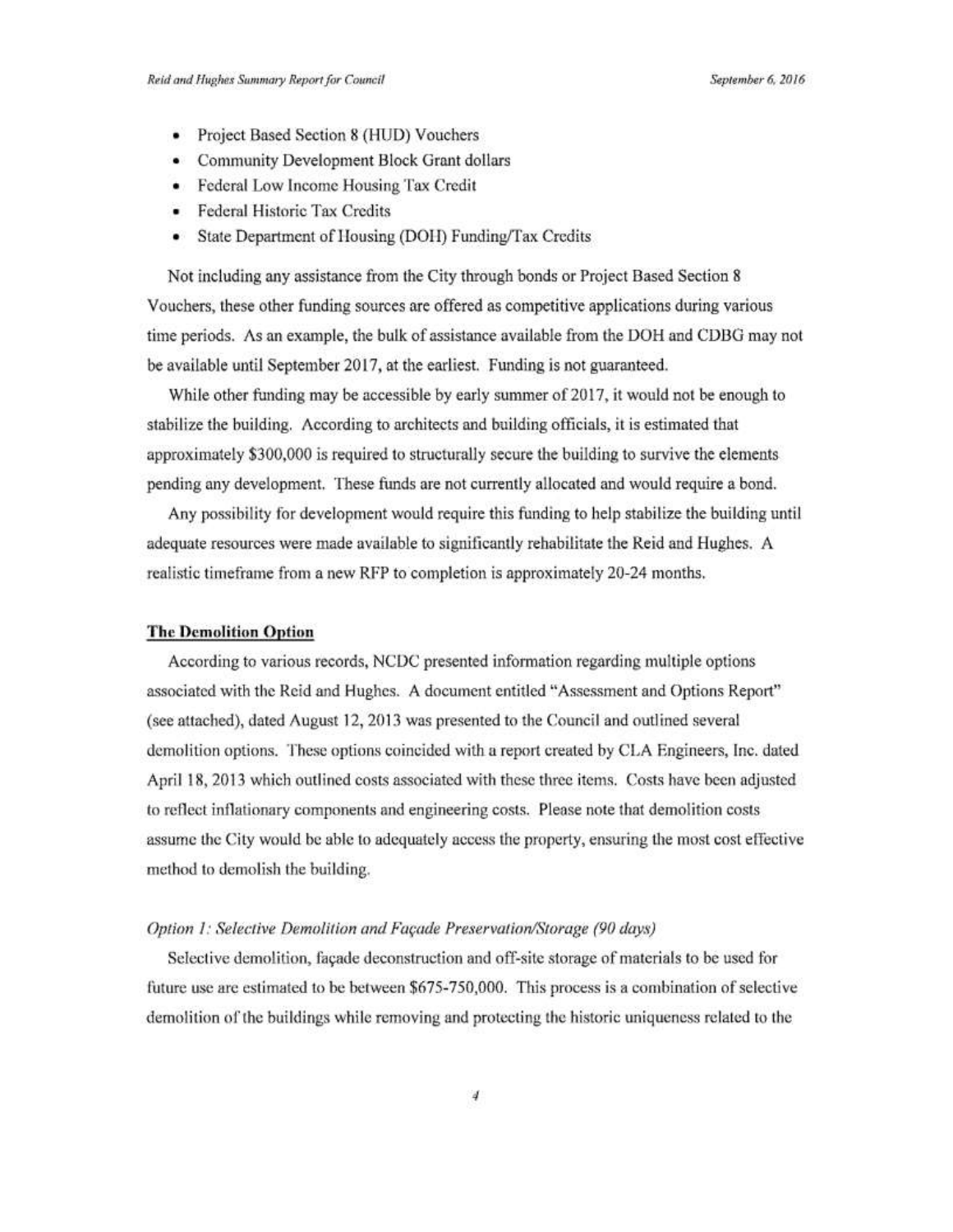facade. Post building demolition, the facade could be removed and stored, allowing for possible re-use within the community at a future date – this would provide a preservation of the historical fabric associated with Norwich and the Reid and Hughes building.

# Option 2: Selective Demolition & Temporary Steel Support of Façade (90 days):

Selective demolition of the Reid and Hughes with temporary support of the façade would preserve the exterior features of the building as well as the aesthetics of surrounding buildings. The temporary supporting structure could eventually become a permanent part of a proposed new building, eliminating the labor required for both deconstruction and reconstruction of the façade. The cost is estimated to be between \$775,000 and \$850,000.

#### Option 3: Complete Demolition (60-days):

92

402001

 $1 - 27$ 

Complete demolition is estimated between \$650-725,000. This would raze the entire building, leaving a clean and open space. No re-use has been identified for the space. Re-use would be a crucial element for mitigating loss of the structure. Also, it is important to consider the impact regarding the loss of an historical property and the change in aesthetics to the area.

In the event demolition is the chosen method to deal with this issue, it is recommended to engage an historical journalist to properly document the building for the future. This includes photo documentation and journal entries. It would also be the recommendation to review opportunities to preserve the historical fabric of the community through the rehabilitation of other historically significant properties that could be preserved. There is a cost associated with this, which should be considered with any appropriation to ensure a fair review of total costs.

#### **Summary of Efforts**

Based on information from the Comptroller's Office, the City has expended approximately \$195,000 in regards to the Reid and Hughes since 1993. The following Chart of Related Activities as well as the timeline reflects key events associated with the City's efforts to return the Reid and Hughes to productive use:

 $\mathcal{S}_{\mathcal{S}}$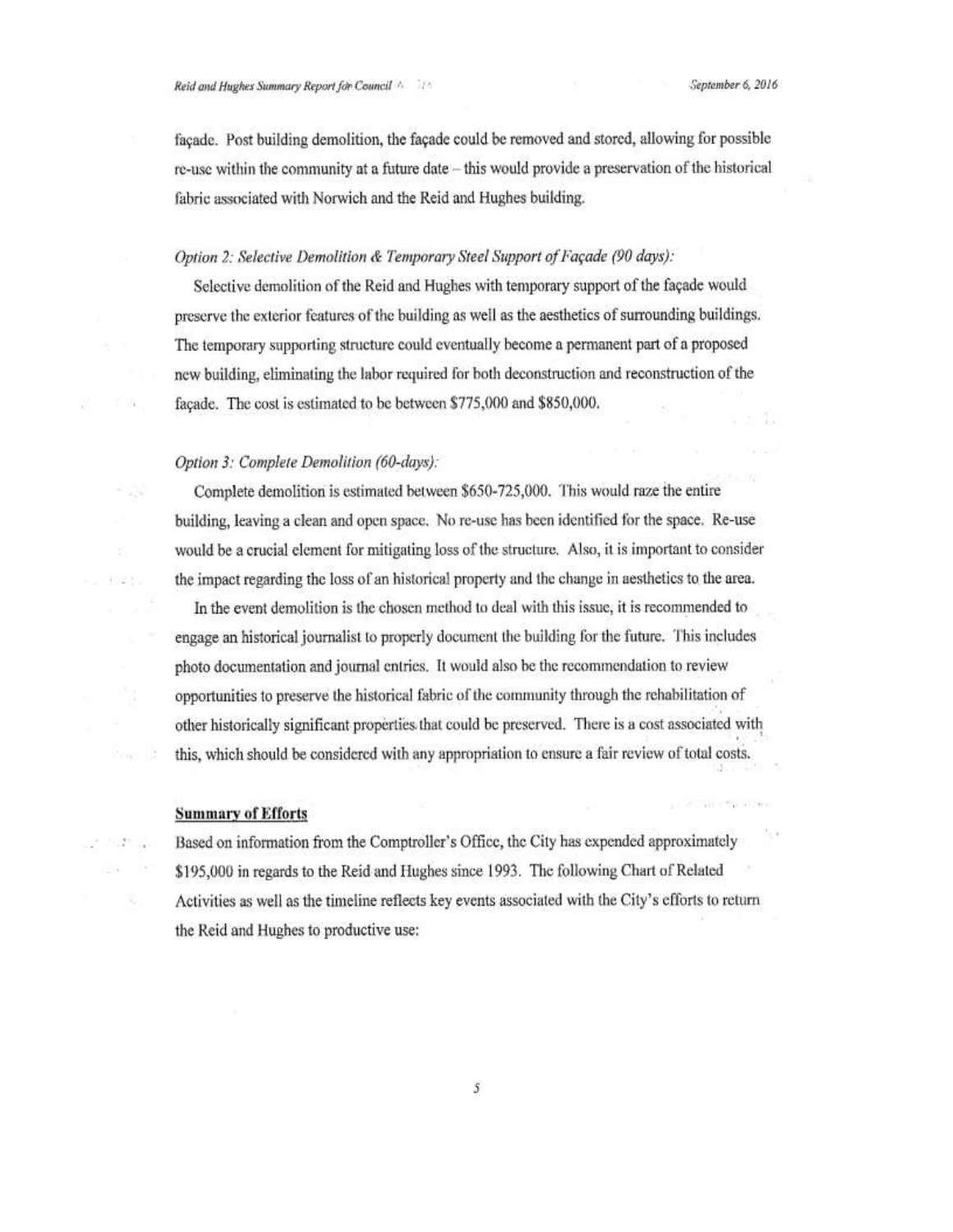$\sim 100$ 

# **Chart of Related Activity**

| DATE          | <b>ACTION</b>                                                                   |
|---------------|---------------------------------------------------------------------------------|
| $Oct-93$      | Taken over by quit claim                                                        |
| Mar-95        | Council charges RDA with responsibility for marketing downtown properties       |
|               | Amici Group submits proposal for development and is named prime developer       |
| Sep-95        | Council adopts resolution for agreement to sell Reid and Hughes to Amici Group  |
|               | No agreement reached between City and developer                                 |
| Aug-96        | RDA creates Redevelopment Plan for downtown                                     |
| $Jan-01$      | Abutting property owner raises issues regarding property boundary               |
| $Jun-01$      | Council appropriates funds to repair roof                                       |
|               | Boundary issues restrict access necessary to repair roof                        |
| Apr-02        | Council conveys Reid & Hughes to NCDC to market                                 |
|               | Evan Blum (Phoenix realty) proposes lease of Reid and Hughes through NCDC       |
| $JU1-02$      | Deal never completed and NCDC continues to market through RFP                   |
| Sep-02        | RFPs due - CCM Associates LLC selected to develop (4 total proposals rec'd)     |
| Dec-02        | CCM Associates relinquishes developer status                                    |
| 2003/2004     | City re-engages with Evan Blum                                                  |
| Mar-04        | Potential development agreement with Blum                                       |
| Sep-04        | Correspondence notifies Blum of default under a 4/2004 agreement                |
|               | Abutting property owner re-engages with discussion about property - no solution |
| Oct-06        | CDBG funds approved for improving Reid & Hughes through the RDA (façade)        |
| Dec-06        | Proposal for design services for Reid & Hughes façade                           |
| Aug-07        | Council adopts resolution to proceeed with litigation with abutter              |
| Mar-08        | Agreement entered into with abutter for limited construction/maintenance        |
| $Jun-08$      | Council designates RDA to market property for preferred developer by 2/2009     |
| May-09        | Janney Lam/Chong Jon Sang recommended as developer - no agreement reached       |
| Feb-11        | Council establishes Reid and Hughes Committee (ad hoc)                          |
| Mar-11        | Per recommendation of R/H Committee, apply for HPTAG Grant (matching)           |
| <b>Jul-05</b> | Council recaptures CDBG from RDA for inaction                                   |
| Feb-12        | Council establishes R/H Planning and Development Committee - develop RFP        |
| $Jul-12$      | Becker and Becker selected as developer, pending negotiation of agreement       |
| Sep-12        | No agreement reached between City and developer                                 |
| $Mar-13$      | Council discharges R/H Committees                                               |
|               | Formal rejection of Becker and Becker proposal                                  |
|               | NCDC directed to prepare a new RFP                                              |
| $Jun-13$      | First draft of new RFP presented to Council                                     |
| Aug-13        | Assessment and Options Report received from NCDC for RFP                        |
| $Sep-13$      | RFP published                                                                   |
| $Jan-14$      | POKO Partners attempts to establish unique development deal - no agreement      |
| Sep-14        | Option Agreement established with NCDC through Council                          |
| Mar-15        | CLA buildings condition report - roof collapse                                  |
| Aug-15        | "Come Home to Downtown" CT Main Street - Real Estate Re-Use Concept Plan        |
| $Jul-16$      | CLA buildings condition report                                                  |